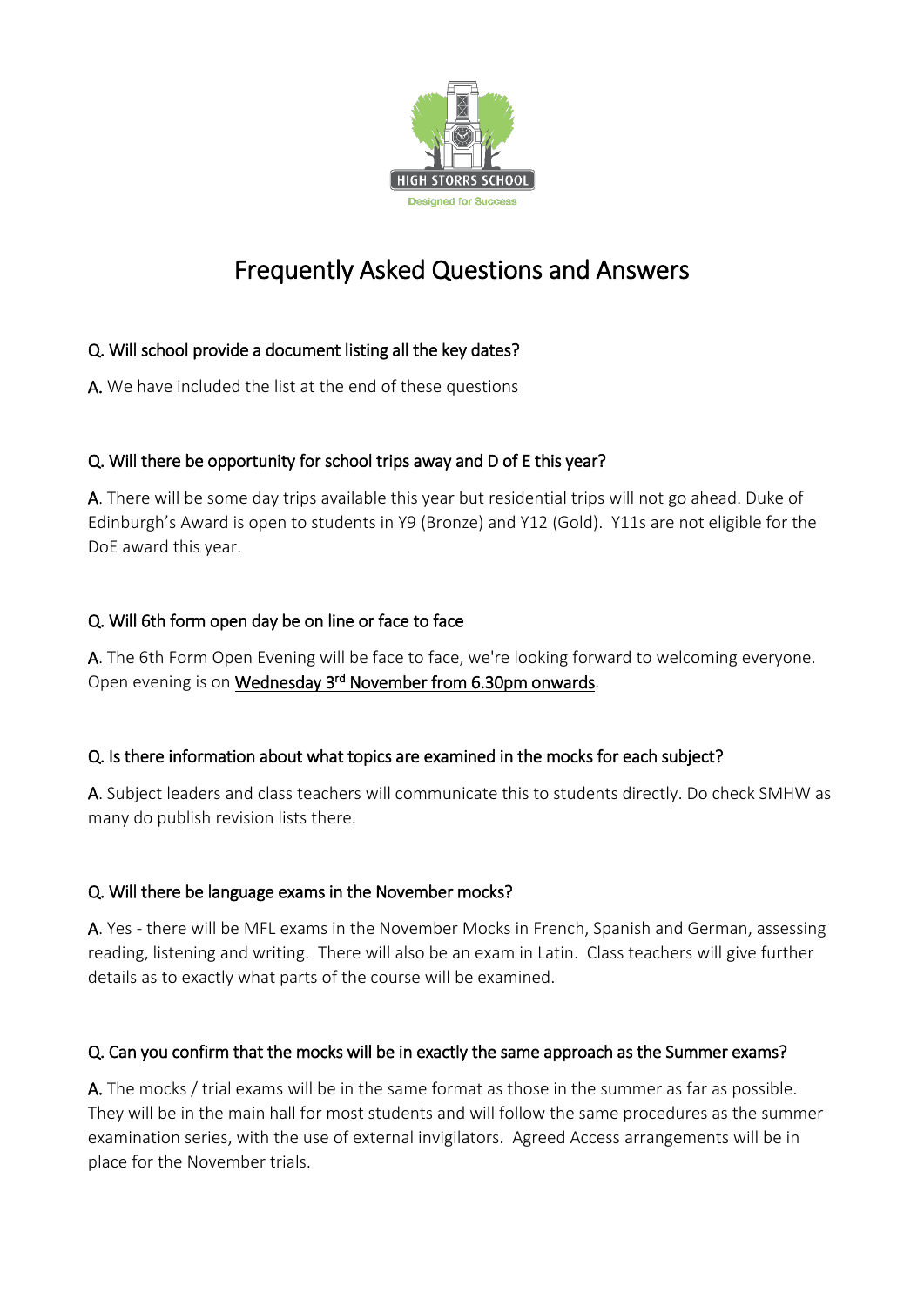# Q. What type of feedback is given to students on gaps/ways to improve results? And how can this be made available to parents?

A. The trial exam feedback will highlight gaps in learning and its important that all students engage with the feedback lessons, as well as trying their best in the trial exams to ensure the feedback is accurate. Feedback will be given to students directly. Do speak with your child(ren) after the trial exams to discuss the feedback given. There is the opportunity to discuss this will class teachers during the Y11 parents evening on the 18<sup>th</sup> January.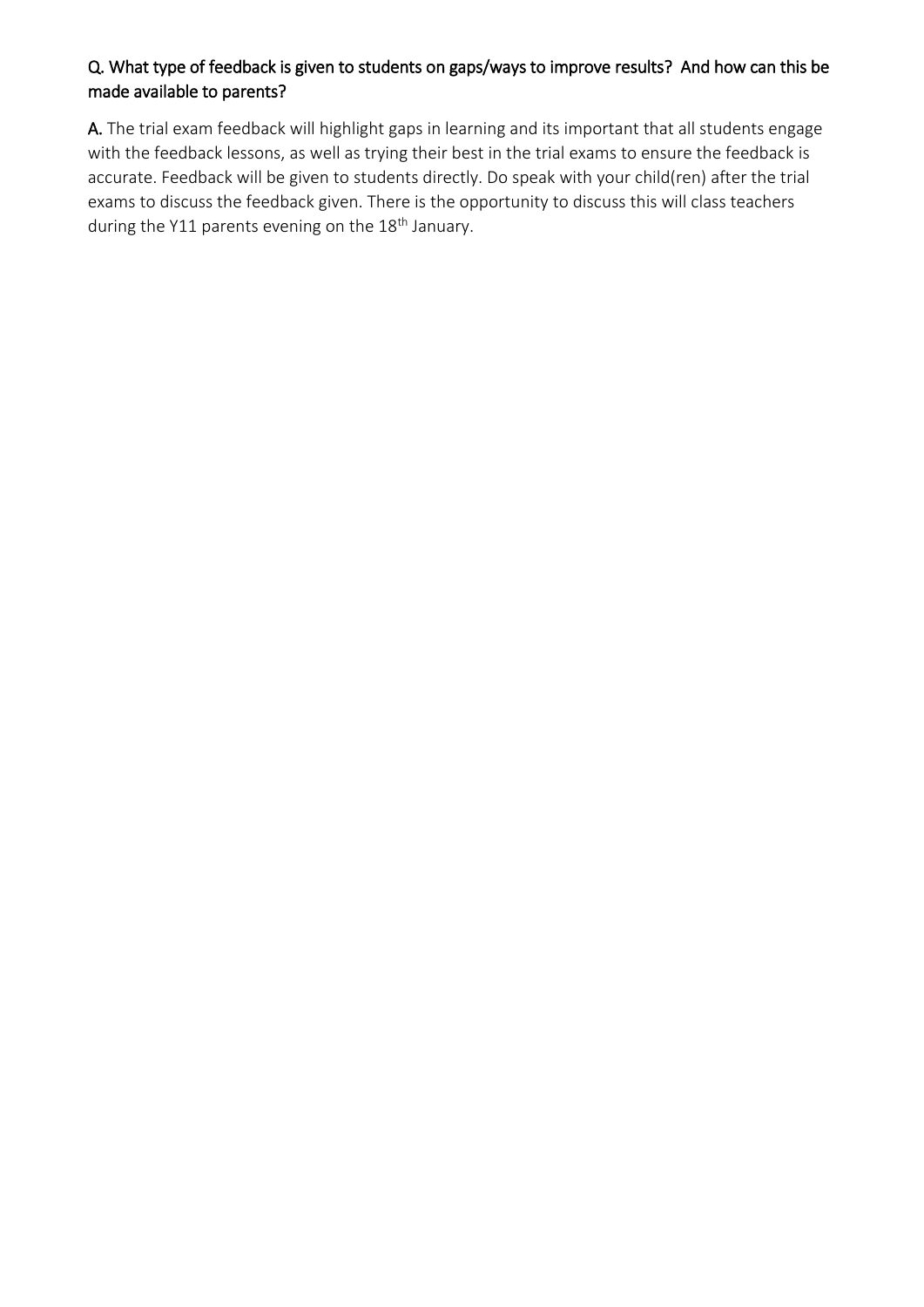# Q. How much time revising in advance of final exams is recommended? a month, 2 months etc.? Will the school be advising the children on this?

A. This depends on the student and their previous revision habits. In general, we recommend students are revising for their final exams from February half term onwards. It is important that students start in enough time to allow for breaks and days off in their revision timetable – no one can revise 7 days per week without a break. Please remember that there are trial exams in February, immediately after half term, so students will be preparing for these exams after Christmas. PSHCEE lessons will cover revision timetables and 'how to revise' with all students in the new year.

# Q. Is there some reference as to the exam board being used for the subjects to make sure we get the right revision guides/card/etc?

A. Class teachers will communicate this directly with students and we will aim to publish this on the website very soon. Revision guides can be purchased through our ParentPayShop website at <https://app.parentpay.com/ParentPayShop/Uniform/Default.aspx?shopid=780> . If you have any questions about the tier of entry or exam board used please contact your child's subject leader via [enquiries@highstorrs.sheffield.sch.uk](mailto:enquiries@highstorrs.sheffield.sch.uk)

## Q. When is the latest we will know the dates of GCSE summer exams?

A. GCSE Summer exams usually run from around 16th May until 26th June. As soon as we have confirmed dates for exams we will share them with students and families.

## Q. If TAGs are used again next summer will the trial exam results be considered?

A. Currently there are no plans for any form of teacher assessments this year, and GCSE will go ahead in the usual way in the summer. Students should use trial exams to identify gaps in knowledge in preparation for next June. We cannot say for 100% certainty that this will be the case, but if anything does change we will let parents know as soon as possible.

# Q. On careers options - what can we as parents do to get involved or help make sure that we get the right access to options and outcomes?

A. Sheffield progress is the online website that students to search and submit any application for Post 16 study<https://www.sheffieldprogress.co.uk/>. Do ask your child(ren) how they are getting on and ensure they have all sections completed by the 21st January. You can search courses without the need to log in.

## Q. What is Lucy Parson's Website?

A.<https://lifemoreextraordinary.com/>